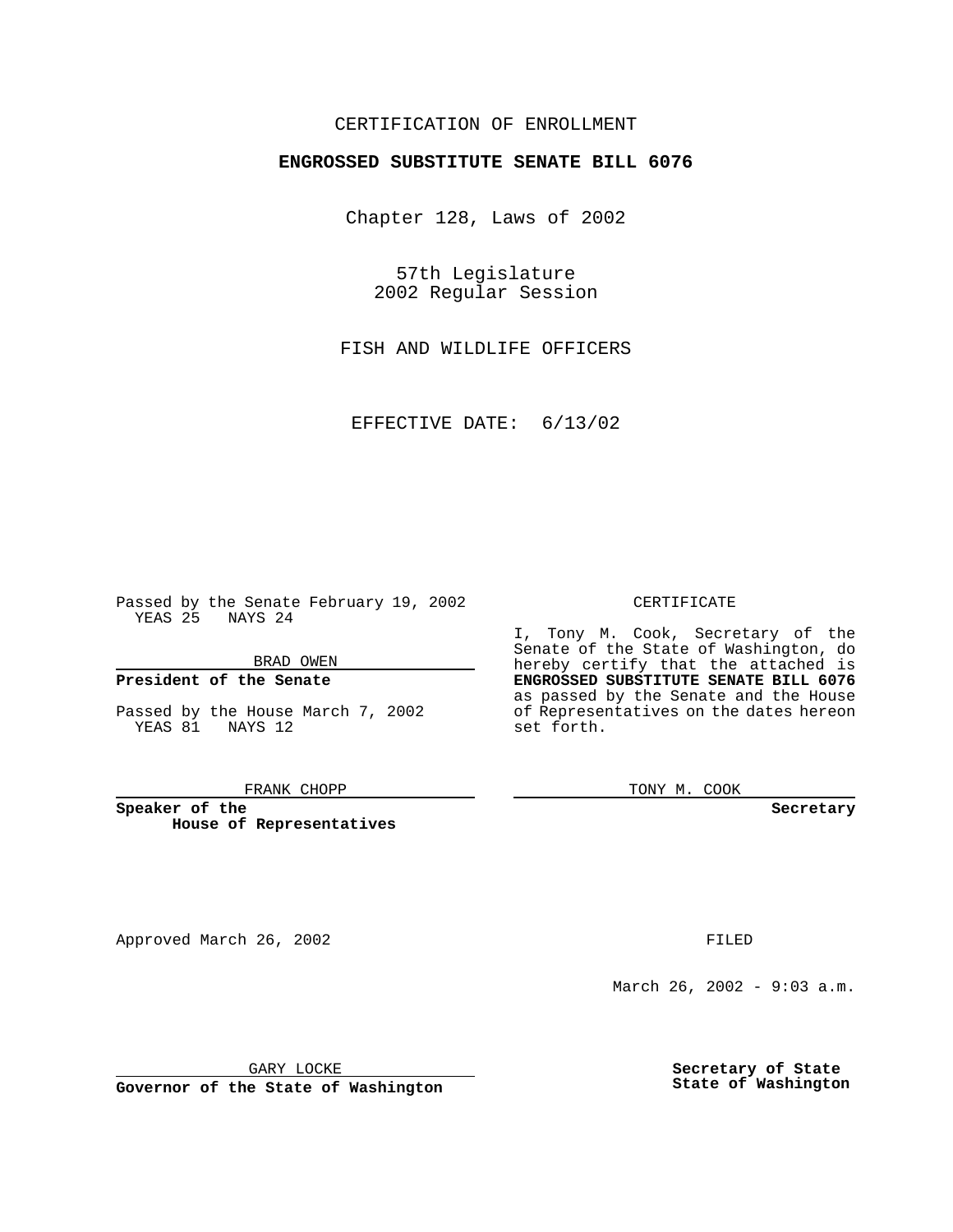## **ENGROSSED SUBSTITUTE SENATE BILL 6076** \_\_\_\_\_\_\_\_\_\_\_\_\_\_\_\_\_\_\_\_\_\_\_\_\_\_\_\_\_\_\_\_\_\_\_\_\_\_\_\_\_\_\_\_\_\_\_

\_\_\_\_\_\_\_\_\_\_\_\_\_\_\_\_\_\_\_\_\_\_\_\_\_\_\_\_\_\_\_\_\_\_\_\_\_\_\_\_\_\_\_\_\_\_\_

Passed Legislature - 2002 Regular Session

### **State of Washington 57th Legislature 2001 Regular Session**

**By** Senate Committee on Judiciary (originally sponsored by Senators Kline, McCaslin, Oke, T. Sheldon, Snyder, Hargrove and Rasmussen; by request of Department of Fish and Wildlife)

READ FIRST TIME 03/05/01.

 AN ACT Relating to law enforcement officers of the department of fish and wildlife; amending RCW 10.93.020, 10.93.140, 77.12.055, and 77.15.096; and reenacting and amending RCW 41.26.030.

BE IT ENACTED BY THE LEGISLATURE OF THE STATE OF WASHINGTON:

 **Sec. 1.** RCW 10.93.020 and 1994 c 264 s 3 are each amended to read as follows:

 As used in this chapter, the following terms have the meanings indicated unless the context clearly requires otherwise.

 (1) "General authority Washington law enforcement agency" means any agency, department, or division of a municipal corporation, political subdivision, or other unit of local government of this state, and any agency, department, or division of state government, having as its primary function the detection and apprehension of persons committing infractions or violating the traffic or criminal laws in general, as distinguished from a limited authority Washington law enforcement agency, and any other unit of government expressly designated by statute as a general authority Washington law enforcement agency. The 18 Washington state patrol  $((\frac{1}{15} - a))$  and the department of fish and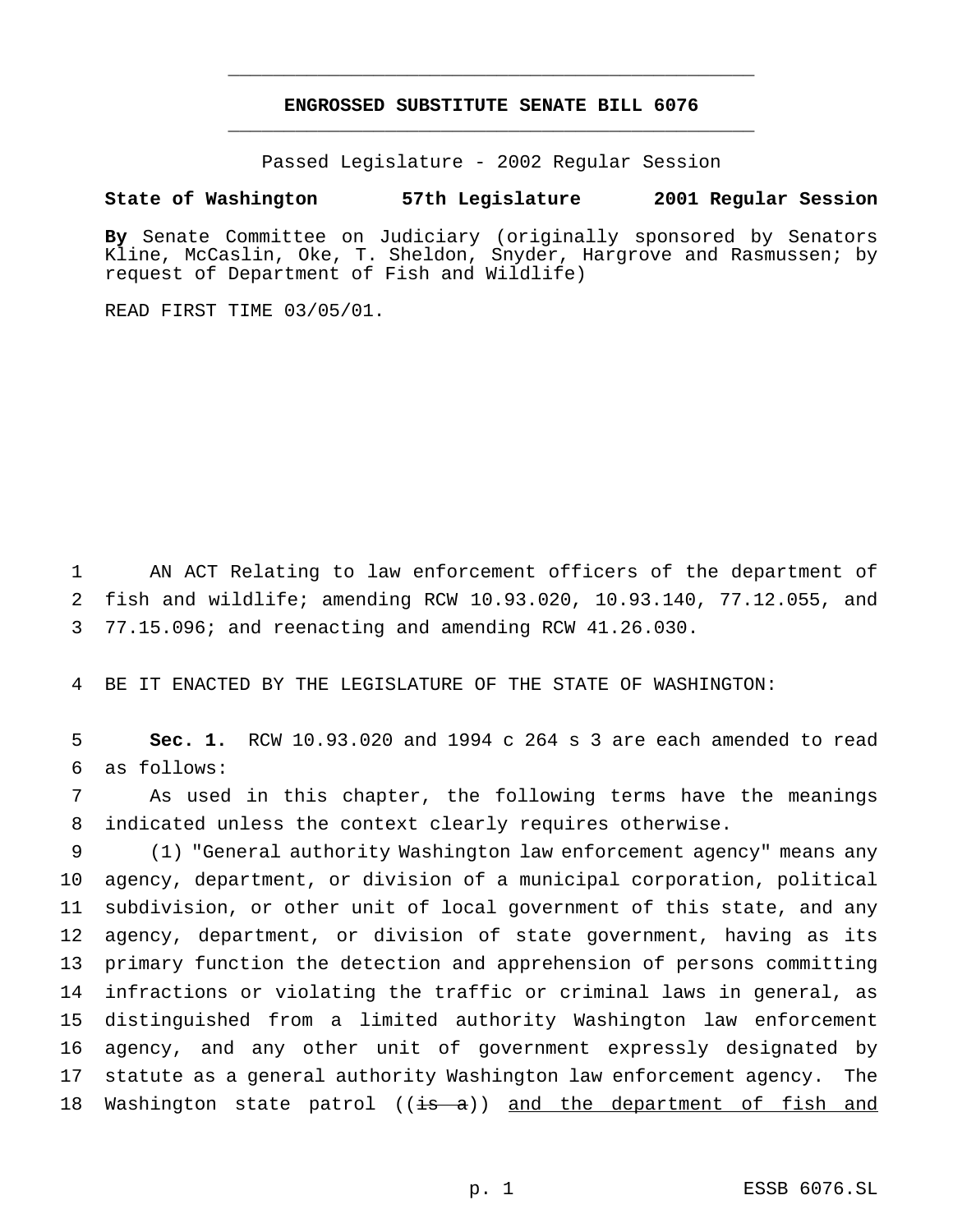1 wildlife are general authority Washington law enforcement ((agency)) agencies.

 (2) "Limited authority Washington law enforcement agency" means any agency, political subdivision, or unit of local government of this state, and any agency, department, or division of state government, having as one of its functions the apprehension or detection of persons committing infractions or violating the traffic or criminal laws relating to limited subject areas, including but not limited to, the 9 state departments of natural resources( $\left( \frac{1}{f} + \frac{1}{f} + \frac{1}{f} + \frac{1}{f} + \frac{1}{f} + \frac{1}{f} + \frac{1}{f} \right)$  and social and health services, the state gambling commission, the state lottery commission, the state parks and recreation commission, the state utilities and transportation commission, the state liquor control board, and the state department of corrections.

 (3) "General authority Washington peace officer" means any full- time, fully compensated and elected, appointed, or employed officer of a general authority Washington law enforcement agency who is commissioned to enforce the criminal laws of the state of Washington generally.

 (4) "Limited authority Washington peace officer" means any full- time, fully compensated officer of a limited authority Washington law enforcement agency empowered by that agency to detect or apprehend violators of the laws in some or all of the limited subject areas for which that agency is responsible. A limited authority Washington peace officer may be a specially commissioned Washington peace officer if otherwise qualified for such status under this chapter.

 (5) "Specially commissioned Washington peace officer", for the purposes of this chapter, means any officer, whether part-time or full- time, compensated or not, commissioned by a general authority Washington law enforcement agency to enforce some or all of the criminal laws of the state of Washington, who does not qualify under this chapter as a general authority Washington peace officer for that commissioning agency, specifically including reserve peace officers, and specially commissioned full-time, fully compensated peace officers duly commissioned by the states of Oregon or Idaho or any such peace officer commissioned by a unit of local government of Oregon or Idaho. A reserve peace officer is an individual who is an officer of a Washington law enforcement agency who does not serve such agency on a full-time basis but who, when called by the agency into active service,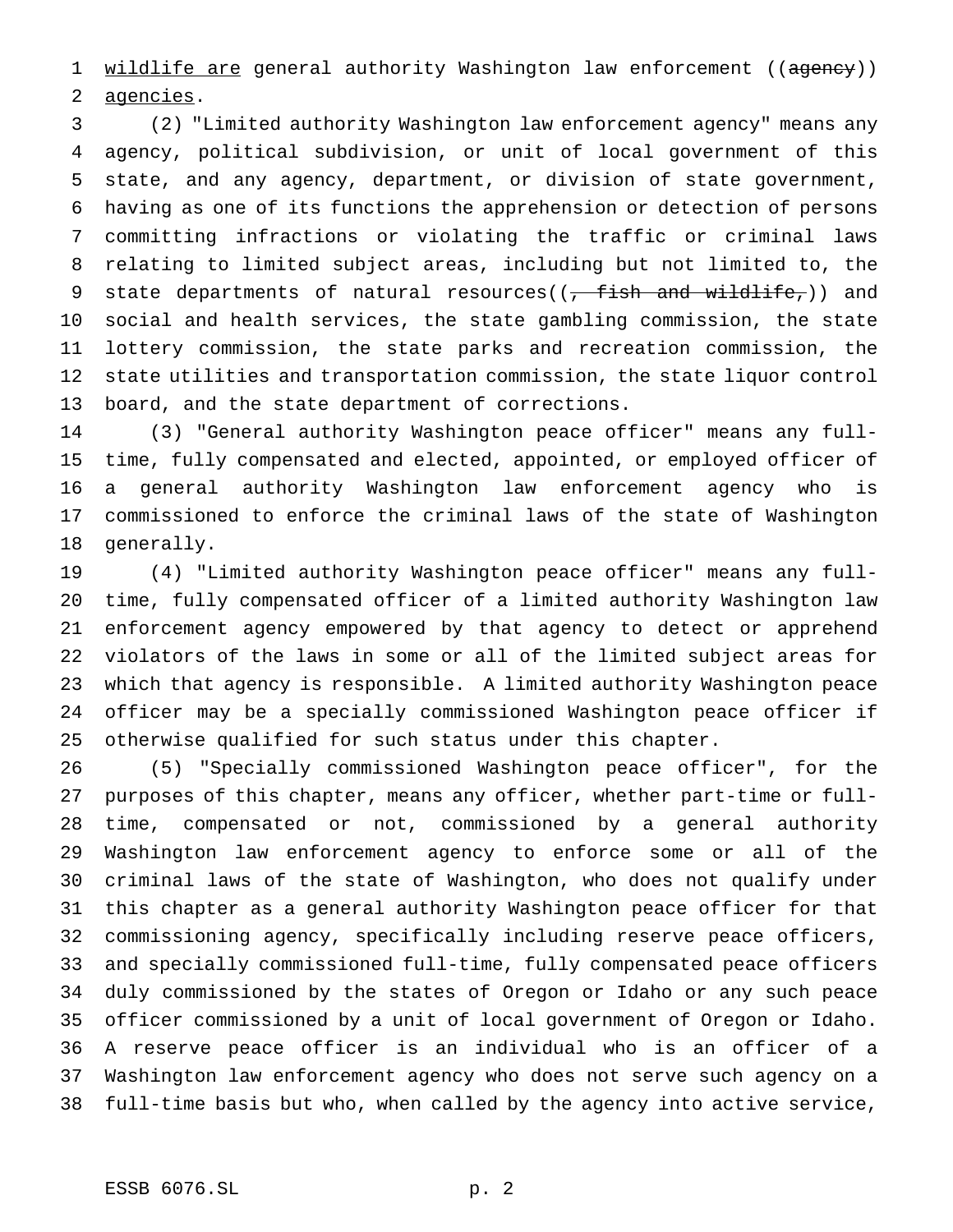is fully commissioned on the same basis as full-time peace officers to enforce the criminal laws of the state.

 (6) "Federal peace officer" means any employee or agent of the United States government who has the authority to carry firearms and make warrantless arrests and whose duties involve the enforcement of criminal laws of the United States.

 (7) "Agency with primary territorial jurisdiction" means a city or town police agency which has responsibility for police activity within its boundaries; or a county police or sheriff's department which has responsibility with regard to police activity in the unincorporated areas within the county boundaries; or a statutorily authorized port district police agency or four-year state college or university police agency which has responsibility for police activity within the statutorily authorized enforcement boundaries of the port district, state college, or university.

 (8) "Primary commissioning agency" means (a) the employing agency in the case of a general authority Washington peace officer, a limited authority Washington peace officer, an Indian tribal peace officer, or a federal peace officer, and (b) the commissioning agency in the case of a specially commissioned Washington peace officer (i) who is performing functions within the course and scope of the special commission and (ii) who is not also a general authority Washington peace officer, a limited authority Washington peace officer, an Indian tribal peace officer, or a federal peace officer.

 (9) "Primary function of an agency" means that function to which greater than fifty percent of the agency's resources are allocated.

 (10) "Mutual law enforcement assistance" includes, but is not limited to, one or more law enforcement agencies aiding or assisting one or more other such agencies through loans or exchanges of personnel or of material resources, for law enforcement purposes.

 **Sec. 2.** RCW 10.93.140 and 1985 c 89 s 14 are each amended to read as follows:

 This chapter does not limit the scope of jurisdiction and authority 34 of the Washington state patrol and the department of fish and wildlife 35 as otherwise provided by law, and ((the Washington state patrol)) these 36 agencies shall not be bound by the reporting requirements of RCW 10.93.030.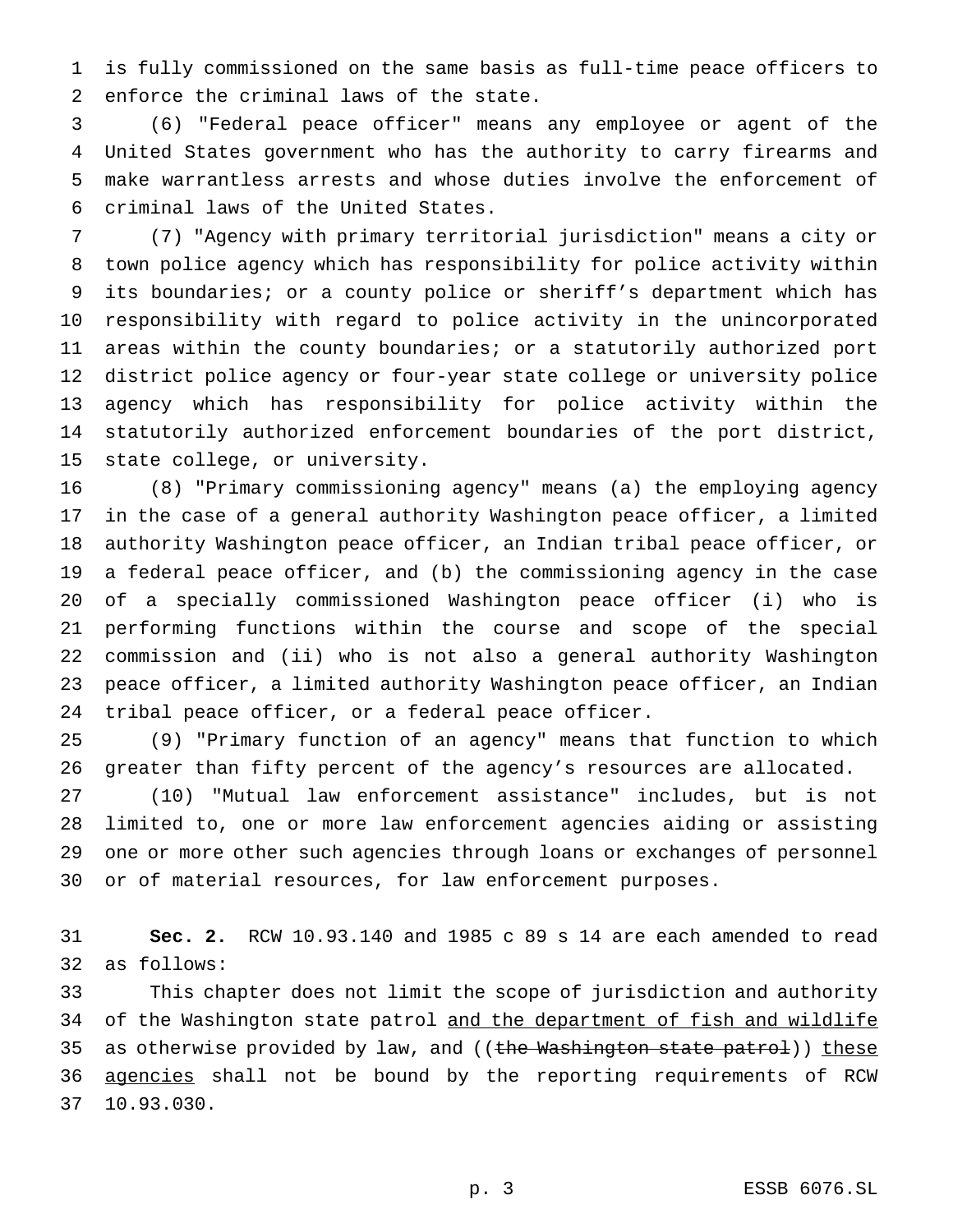**Sec. 3.** RCW 41.26.030 and 1996 c 178 s 11 and 1996 c 38 s 2 are each reenacted and amended to read as follows:

 As used in this chapter, unless a different meaning is plainly required by the context:

 (1) "Retirement system" means the "Washington law enforcement officers' and fire fighters' retirement system" provided herein.

 (2)(a) "Employer" for plan 1 members, means the legislative authority of any city, town, county, or district or the elected officials of any municipal corporation that employs any law enforcement officer and/or fire fighter, any authorized association of such municipalities, and, except for the purposes of RCW 41.26.150, any labor guild, association, or organization, which represents the fire fighters or law enforcement officers of at least seven cities of over 20,000 population and the membership of each local lodge or division of which is composed of at least sixty percent law enforcement officers or fire fighters as defined in this chapter.

 (b) "Employer" for plan 2 members, means the following entities to the extent that the entity employs any law enforcement officer and/or fire fighter:

 (i) The legislative authority of any city, town, county, or district;

(ii) The elected officials of any municipal corporation;

 (iii) The governing body of any other general authority law enforcement agency; or

 (iv) A four-year institution of higher education having a fully operational fire department as of January 1, 1996.

 (3) "Law enforcement officer" beginning January 1, 1994, means any person who is commissioned and employed by an employer on a full time, fully compensated basis to enforce the criminal laws of the state of Washington generally, with the following qualifications:

 (a) No person who is serving in a position that is basically clerical or secretarial in nature, and who is not commissioned shall be considered a law enforcement officer;

 (b) Only those deputy sheriffs, including those serving under a different title pursuant to county charter, who have successfully completed a civil service examination for deputy sheriff or the equivalent position, where a different title is used, and those persons serving in unclassified positions authorized by RCW 41.14.070 except a private secretary will be considered law enforcement officers;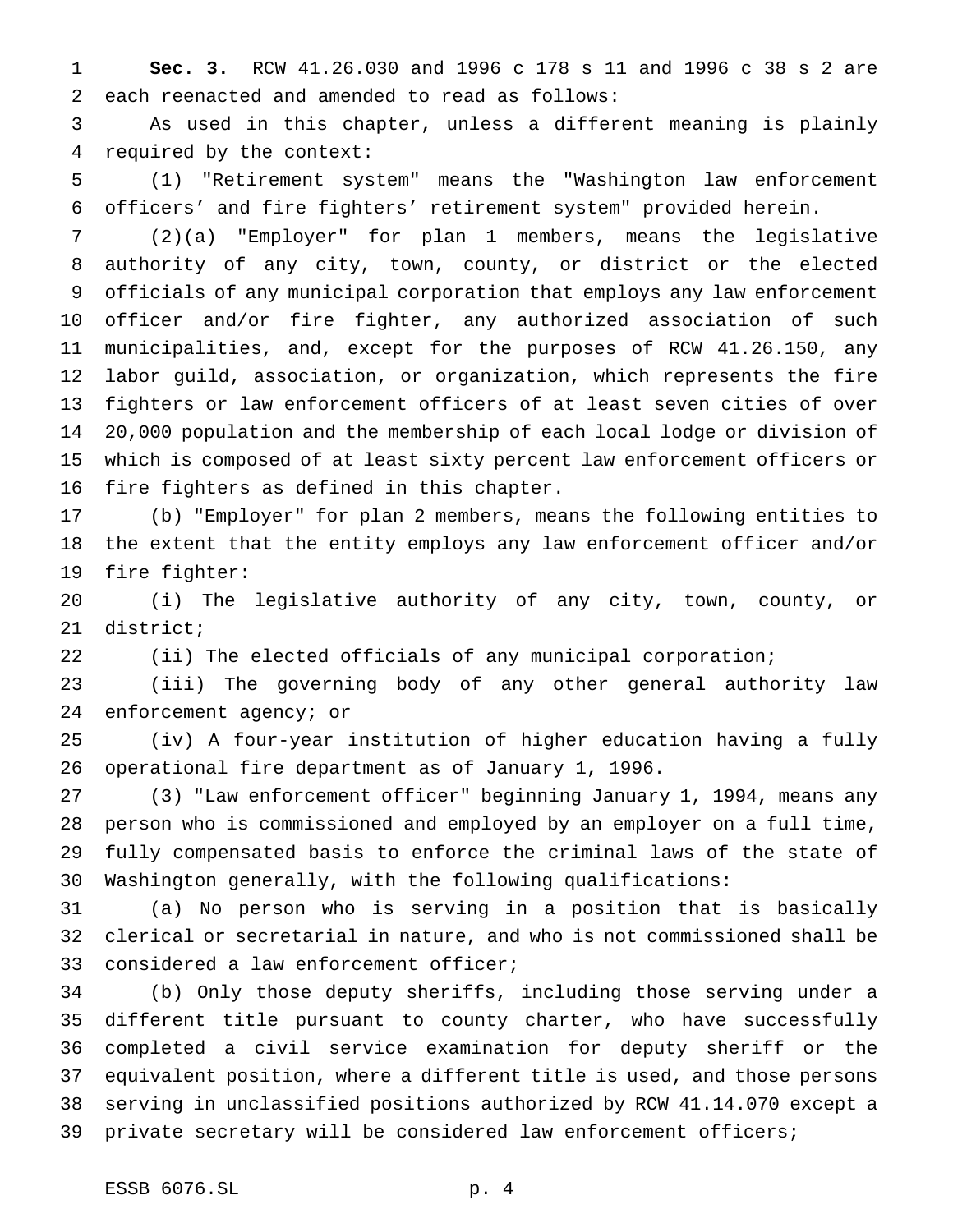(c) Only such full time commissioned law enforcement personnel as have been appointed to offices, positions, or ranks in the police department which have been specifically created or otherwise expressly provided for and designated by city charter provision or by ordinance enacted by the legislative body of the city shall be considered city police officers;

 (d) The term "law enforcement officer" also includes the executive secretary of a labor guild, association or organization (which is an employer under RCW 41.26.030(2)) if that individual has five years previous membership in the retirement system established in chapter 41.20 RCW. The provisions of this subsection (3)(d) shall not apply to 12 plan 2 members; and

 (e) The term "law enforcement officer" also includes a person employed on or after January 1, 1993, as a public safety officer or director of public safety, so long as the job duties substantially involve only either police or fire duties, or both, and no other duties in a city or town with a population of less than ten thousand. The provisions of this subsection (3)(e) shall not apply to any public safety officer or director of public safety who is receiving a retirement allowance under this chapter as of May 12, 1993.

(4) "Fire fighter" means:

 (a) Any person who is serving on a full time, fully compensated basis as a member of a fire department of an employer and who is serving in a position which requires passing a civil service examination for fire fighter, and who is actively employed as such;

 (b) Anyone who is actively employed as a full time fire fighter where the fire department does not have a civil service examination;

(c) Supervisory fire fighter personnel;

 (d) Any full time executive secretary of an association of fire protection districts authorized under RCW 52.12.031. The provisions of this subsection (4)(d) shall not apply to plan 2 members;

 (e) The executive secretary of a labor guild, association or organization (which is an employer under RCW 41.26.030(2) as now or hereafter amended), if such individual has five years previous membership in a retirement system established in chapter 41.16 or 41.18 RCW. The provisions of this subsection (4)(e) shall not apply to plan 2 members;

 (f) Any person who is serving on a full time, fully compensated basis for an employer, as a fire dispatcher, in a department in which,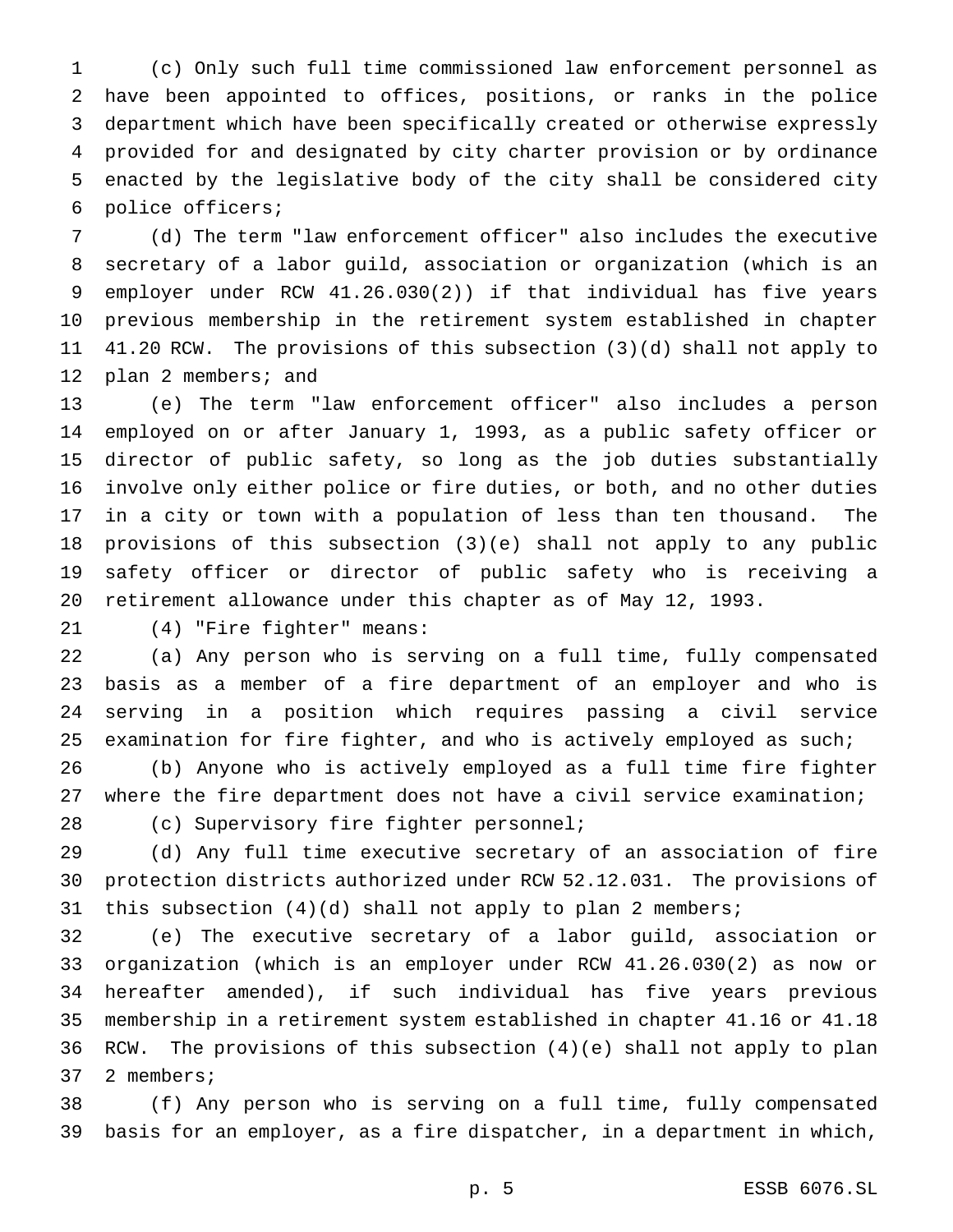on March 1, 1970, a dispatcher was required to have passed a civil service examination for fire fighter; and

 (g) Any person who on March 1, 1970, was employed on a full time, fully compensated basis by an employer, and who on May 21, 1971, was making retirement contributions under the provisions of chapter 41.16 or 41.18 RCW.

 (5) "Department" means the department of retirement systems created in chapter 41.50 RCW.

 (6) "Surviving spouse" means the surviving widow or widower of a member. "Surviving spouse" shall not include the divorced spouse of a member except as provided in RCW 41.26.162.

 (7)(a) "Child" or "children" means an unmarried person who is under the age of eighteen or mentally or physically handicapped as determined by the department, except a handicapped person in the full time care of a state institution, who is:

(i) A natural born child;

 (ii) A stepchild where that relationship was in existence prior to the date benefits are payable under this chapter;

(iii) A posthumous child;

 (iv) A child legally adopted or made a legal ward of a member prior to the date benefits are payable under this chapter; or

 (v) An illegitimate child legitimized prior to the date any benefits are payable under this chapter.

 (b) A person shall also be deemed to be a child up to and including the age of twenty years and eleven months while attending any high school, college, or vocational or other educational institution accredited, licensed, or approved by the state, in which it is located, including the summer vacation months and all other normal and regular vacation periods at the particular educational institution after which the child returns to school.

 (8) "Member" means any fire fighter, law enforcement officer, or other person as would apply under subsections (3) or (4) of this section whose membership is transferred to the Washington law enforcement officers' and fire fighters' retirement system on or after March 1, 1970, and every law enforcement officer and fire fighter who is employed in that capacity on or after such date.

 (9) "Retirement fund" means the "Washington law enforcement officers' and fire fighters' retirement system fund" as provided for herein.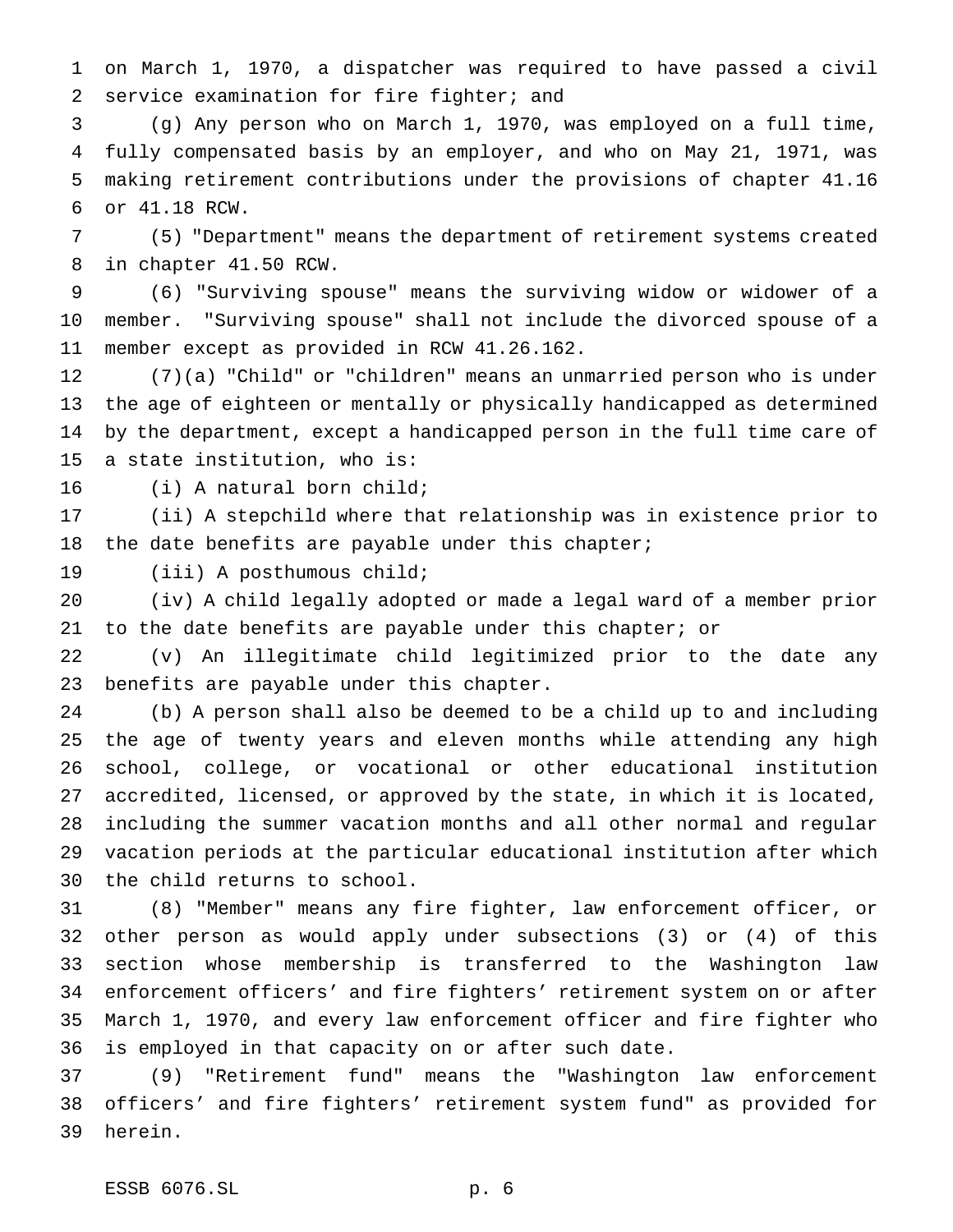(10) "Employee" means any law enforcement officer or fire fighter as defined in subsections (3) and (4) of this section.

 (11)(a) "Beneficiary" for plan 1 members, means any person in receipt of a retirement allowance, disability allowance, death benefit, or any other benefit described herein.

 (b) "Beneficiary" for plan 2 members, means any person in receipt of a retirement allowance or other benefit provided by this chapter resulting from service rendered to an employer by another person.

 (12)(a) "Final average salary" for plan 1 members, means (i) for a member holding the same position or rank for a minimum of twelve months preceding the date of retirement, the basic salary attached to such same position or rank at time of retirement; (ii) for any other member, including a civil service member who has not served a minimum of twelve months in the same position or rank preceding the date of retirement, the average of the greatest basic salaries payable to such member during any consecutive twenty-four month period within such member's last ten years of service for which service credit is allowed, computed by dividing the total basic salaries payable to such member during the selected twenty-four month period by twenty-four; (iii) in the case of disability of any member, the basic salary payable to such member at the time of disability retirement; (iv) in the case of a member who hereafter vests pursuant to RCW 41.26.090, the basic salary payable to such member at the time of vesting.

 (b) "Final average salary" for plan 2 members, means the monthly average of the member's basic salary for the highest consecutive sixty service credit months of service prior to such member's retirement, termination, or death. Periods constituting authorized unpaid leaves of absence may not be used in the calculation of final average salary.

 (13)(a) "Basic salary" for plan 1 members, means the basic monthly rate of salary or wages, including longevity pay but not including overtime earnings or special salary or wages, upon which pension or retirement benefits will be computed and upon which employer contributions and salary deductions will be based.

 (b) "Basic salary" for plan 2 members, means salaries or wages earned by a member during a payroll period for personal services, including overtime payments, and shall include wages and salaries deferred under provisions established pursuant to sections 403(b), 414(h), and 457 of the United States Internal Revenue Code, but shall exclude lump sum payments for deferred annual sick leave, unused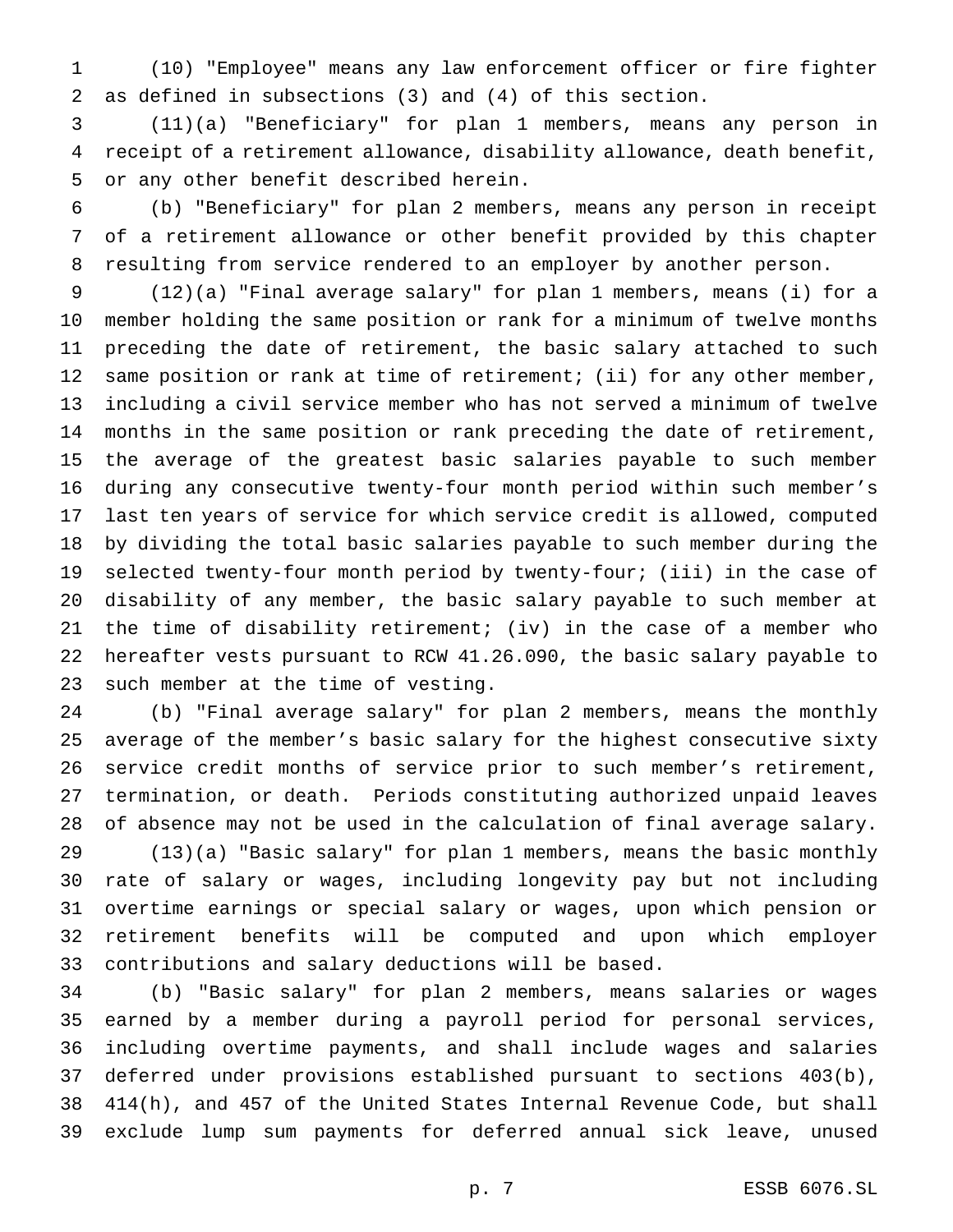accumulated vacation, unused accumulated annual leave, or any form of severance pay. In any year in which a member serves in the legislature the member shall have the option of having such member's basic salary be the greater of:

 (i) The basic salary the member would have received had such member not served in the legislature; or

 (ii) Such member's actual basic salary received for nonlegislative public employment and legislative service combined. Any additional contributions to the retirement system required because basic salary under (b)(i) of this subsection is greater than basic salary under (b)(ii) of this subsection shall be paid by the member for both member and employer contributions.

 (14)(a) "Service" for plan 1 members, means all periods of employment for an employer as a fire fighter or law enforcement officer, for which compensation is paid, together with periods of suspension not exceeding thirty days in duration. For the purposes of this chapter service shall also include service in the armed forces of the United States as provided in RCW 41.26.190. Credit shall be allowed for all service credit months of service rendered by a member from and after the member's initial commencement of employment as a fire fighter or law enforcement officer, during which the member worked for seventy or more hours, or was on disability leave or disability retirement. Only service credit months of service shall be counted in the computation of any retirement allowance or other benefit provided for in this chapter.

 (i) For members retiring after May 21, 1971 who were employed under the coverage of a prior pension act before March 1, 1970, "service" shall also include (A) such military service not exceeding five years as was creditable to the member as of March 1, 1970, under the member's particular prior pension act, and (B) such other periods of service as were then creditable to a particular member under the provisions of RCW 41.18.165, 41.20.160 or 41.20.170. However, in no event shall credit be allowed for any service rendered prior to March 1, 1970, where the member at the time of rendition of such service was employed in a position covered by a prior pension act, unless such service, at the time credit is claimed therefor, is also creditable under the provisions of such prior act.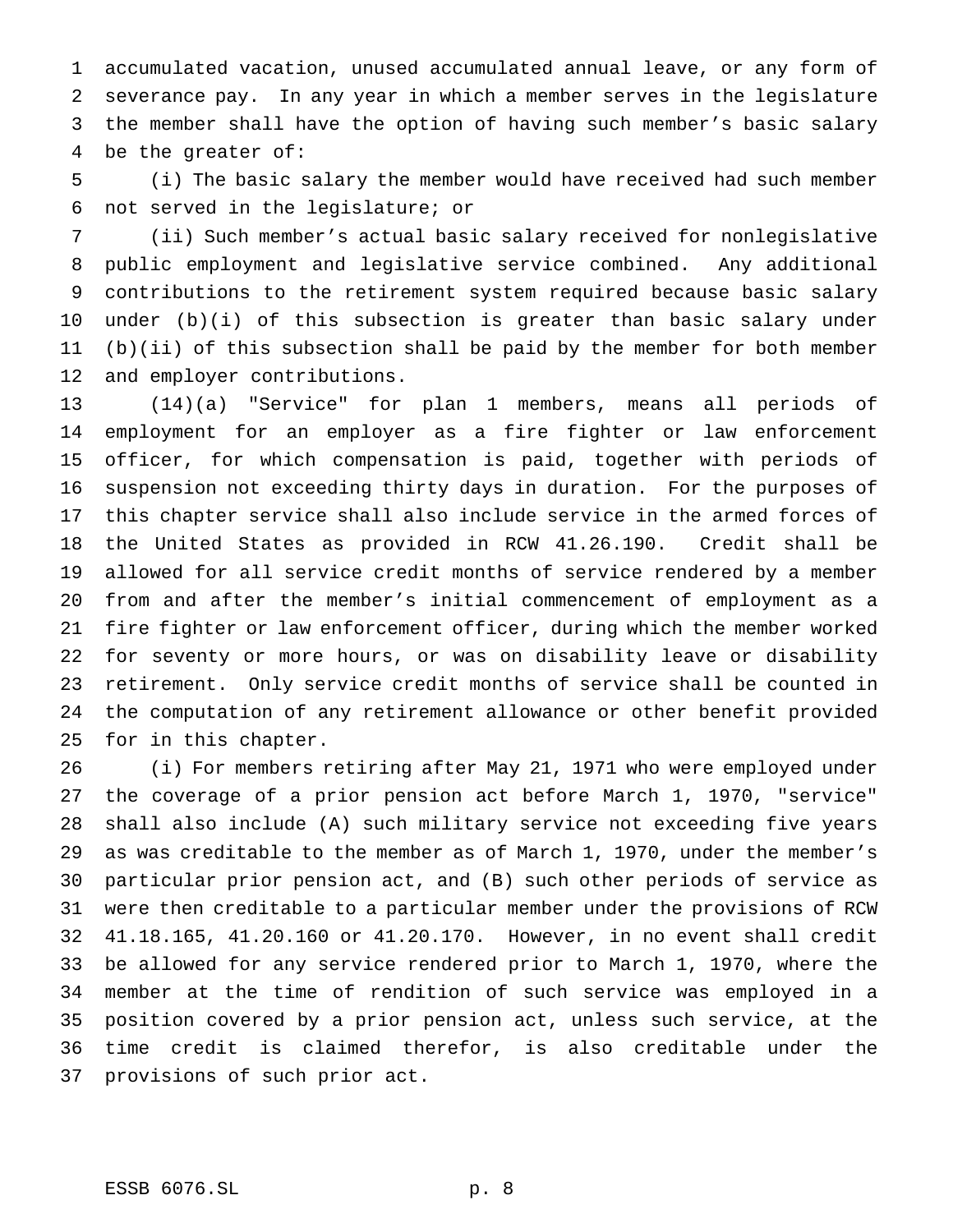(ii) A member who is employed by two employers at the same time shall only be credited with service to one such employer for any month during which the member rendered such dual service.

 (b) "Service" for plan 2 members, means periods of employment by a member for one or more employers for which basic salary is earned for ninety or more hours per calendar month which shall constitute a service credit month. Periods of employment by a member for one or more employers for which basic salary is earned for at least seventy hours but less than ninety hours per calendar month shall constitute one-half service credit month. Periods of employment by a member for one or more employers for which basic salary is earned for less than seventy hours shall constitute a one-quarter service credit month.

 Members of the retirement system who are elected or appointed to a state elective position may elect to continue to be members of this retirement system.

 Service credit years of service shall be determined by dividing the total number of service credit months of service by twelve. Any fraction of a service credit year of service as so determined shall be taken into account in the computation of such retirement allowance or benefits.

 If a member receives basic salary from two or more employers during any calendar month, the individual shall receive one service credit month's service credit during any calendar month in which multiple service for ninety or more hours is rendered; or one-half service credit month's service credit during any calendar month in which multiple service for at least seventy hours but less than ninety hours is rendered; or one-quarter service credit month during any calendar month in which multiple service for less than seventy hours is rendered.

 (15) "Accumulated contributions" means the employee's contributions made by a member, including any amount paid under RCW 41.50.165(2), plus accrued interest credited thereon.

 (16) "Actuarial reserve" means a method of financing a pension or retirement plan wherein reserves are accumulated as the liabilities for benefit payments are incurred in order that sufficient funds will be available on the date of retirement of each member to pay the member's future benefits during the period of retirement.

 (17) "Actuarial valuation" means a mathematical determination of the financial condition of a retirement plan. It includes the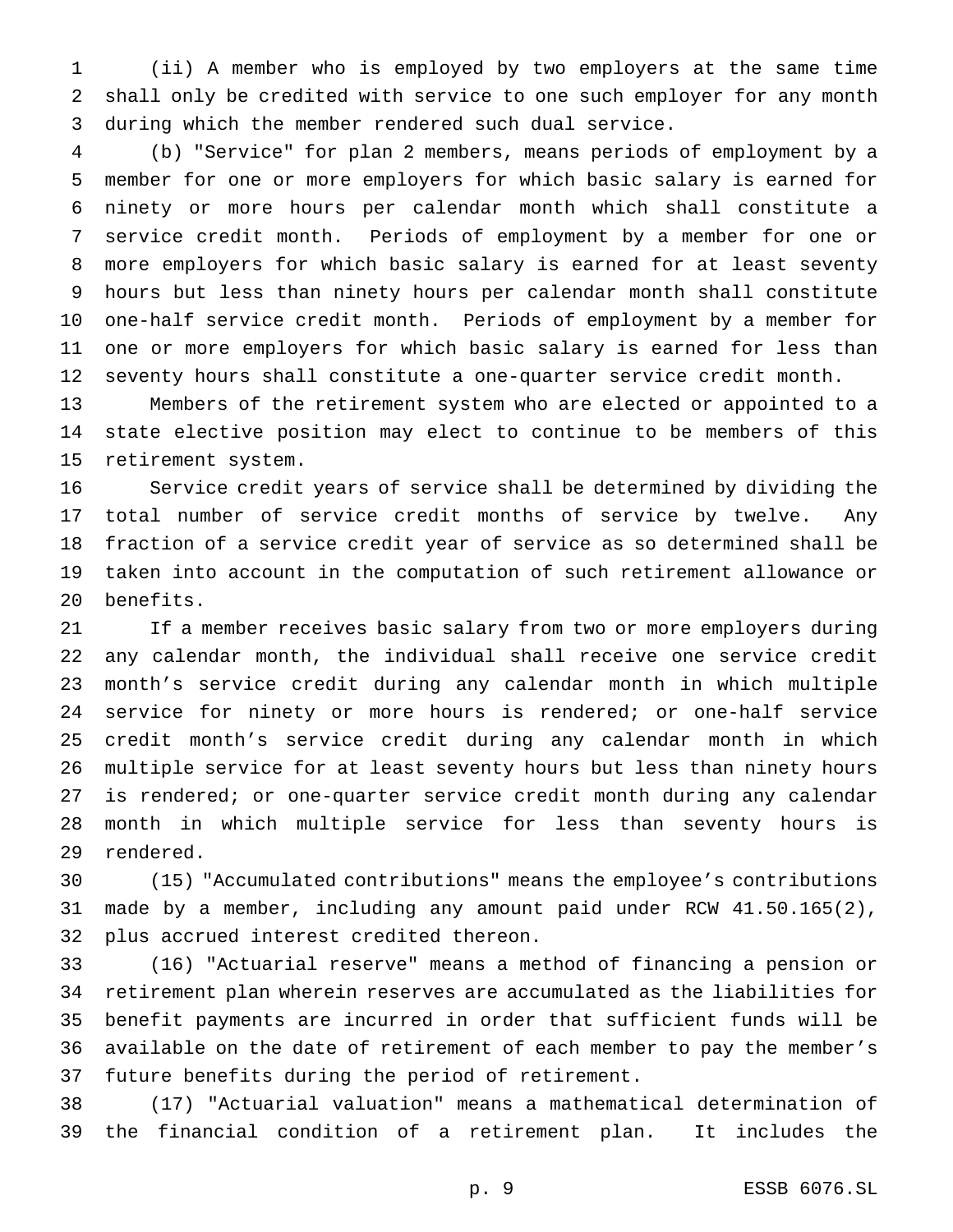computation of the present monetary value of benefits payable to present members, and the present monetary value of future employer and employee contributions, giving effect to mortality among active and retired members and also to the rates of disability, retirement, withdrawal from service, salary and interest earned on investments.

 (18) "Disability board" for plan 1 members means either the county disability board or the city disability board established in RCW 41.26.110.

 (19) "Disability leave" means the period of six months or any portion thereof during which a member is on leave at an allowance equal to the member's full salary prior to the commencement of disability retirement. The definition contained in this subsection shall apply only to plan 1 members.

 (20) "Disability retirement" for plan 1 members, means the period following termination of a member's disability leave, during which the member is in receipt of a disability retirement allowance.

 (21) "Position" means the employment held at any particular time, which may or may not be the same as civil service rank.

 (22) "Medical services" for plan 1 members, shall include the following as minimum services to be provided. Reasonable charges for these services shall be paid in accordance with RCW 41.26.150.

 (a) Hospital expenses: These are the charges made by a hospital, in its own behalf, for

 (i) Board and room not to exceed semiprivate room rate unless private room is required by the attending physician due to the condition of the patient.

 (ii) Necessary hospital services, other than board and room, furnished by the hospital.

 (b) Other medical expenses: The following charges are considered "other medical expenses", provided that they have not been considered as "hospital expenses".

(i) The fees of the following:

 (A) A physician or surgeon licensed under the provisions of chapter 18.71 RCW;

 (B) An osteopathic physician and surgeon licensed under the provisions of chapter 18.57 RCW;

 (C) A chiropractor licensed under the provisions of chapter 18.25 RCW.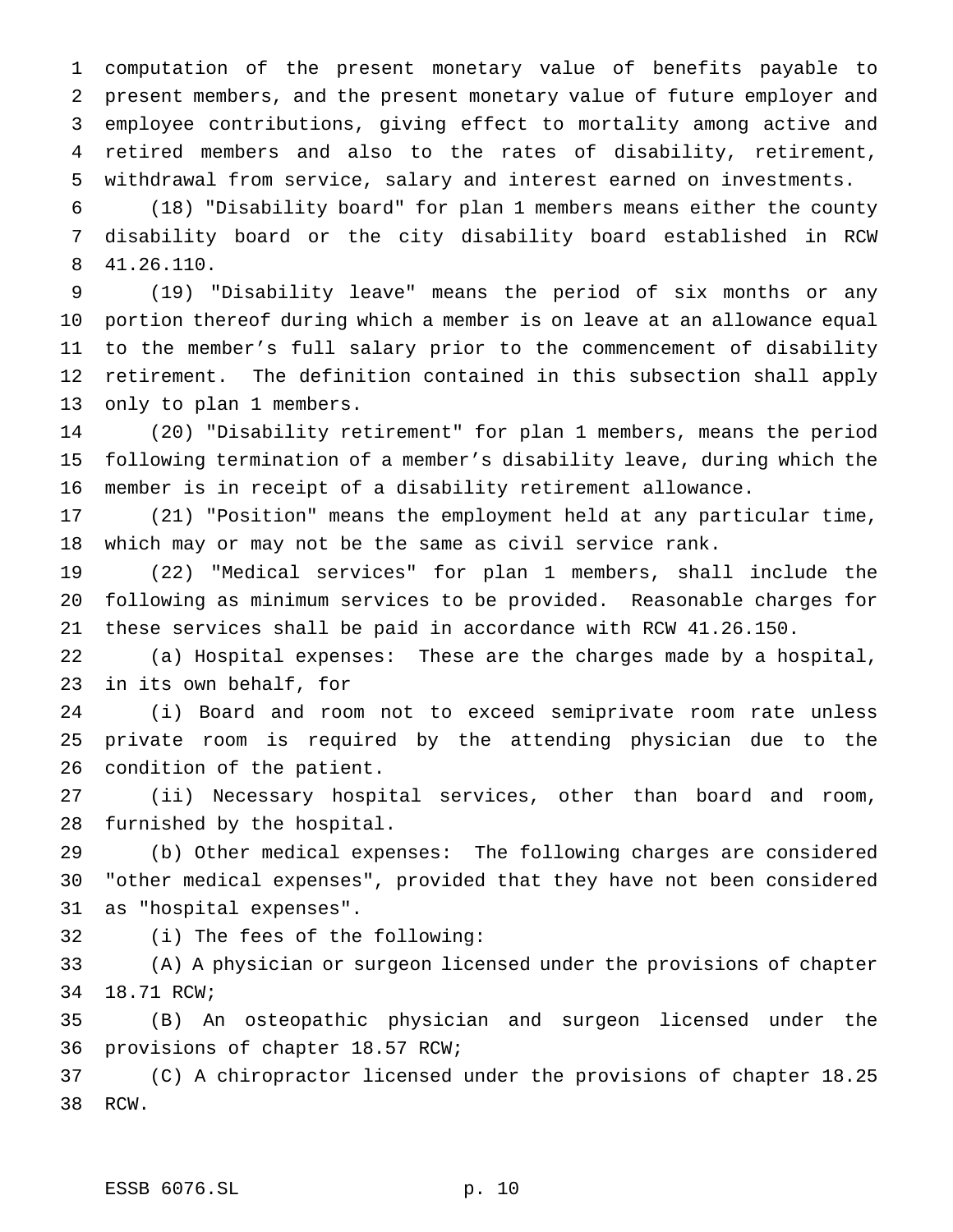(ii) The charges of a registered graduate nurse other than a nurse who ordinarily resides in the member's home, or is a member of the family of either the member or the member's spouse. (iii) The charges for the following medical services and supplies: (A) Drugs and medicines upon a physician's prescription; (B) Diagnostic x-ray and laboratory examinations; (C) X-ray, radium, and radioactive isotopes therapy; 8 (D) Anesthesia and oxygen; (E) Rental of iron lung and other durable medical and surgical equipment; (F) Artificial limbs and eyes, and casts, splints, and trusses; (G) Professional ambulance service when used to transport the member to or from a hospital when injured by an accident or stricken by a disease; (H) Dental charges incurred by a member who sustains an accidental injury to his or her teeth and who commences treatment by a legally licensed dentist within ninety days after the accident; (I) Nursing home confinement or hospital extended care facility; (J) Physical therapy by a registered physical therapist; (K) Blood transfusions, including the cost of blood and blood plasma not replaced by voluntary donors; (L) An optometrist licensed under the provisions of chapter 18.53 RCW. (23) "Regular interest" means such rate as the director may determine. (24) "Retiree" for persons who establish membership in the retirement system on or after October 1, 1977, means any member in receipt of a retirement allowance or other benefit provided by this chapter resulting from service rendered to an employer by such member. (25) "Director" means the director of the department. (26) "State actuary" or "actuary" means the person appointed pursuant to RCW 44.44.010(2). (27) "State elective position" means any position held by any person elected or appointed to state-wide office or elected or appointed as a member of the legislature. (28) "Plan 1" means the law enforcement officers' and fire fighters' retirement system, plan 1 providing the benefits and funding provisions covering persons who first became members of the system prior to October 1, 1977.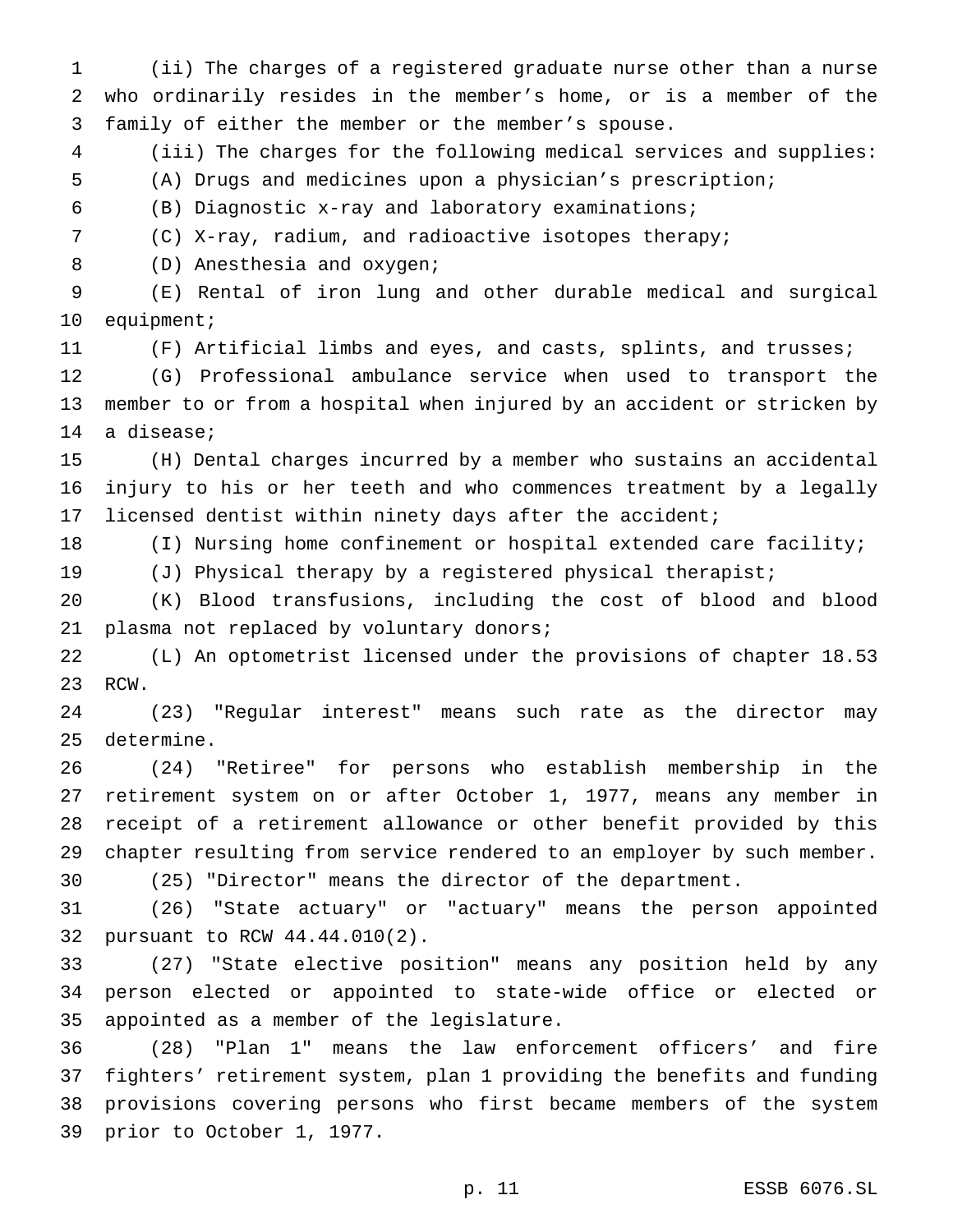(29) "Plan 2" means the law enforcement officers' and fire fighters' retirement system, plan 2 providing the benefits and funding provisions covering persons who first became members of the system on and after October 1, 1977.

 (30) "Service credit year" means an accumulation of months of service credit which is equal to one when divided by twelve.

 (31) "Service credit month" means a full service credit month or an accumulation of partial service credit months that are equal to one.

 (32) "General authority law enforcement agency" means any agency, department, or division of a municipal corporation, political subdivision, or other unit of local government of this state, and any agency, department, or division of state government, having as its primary function the detection and apprehension of persons committing infractions or violating the traffic or criminal laws in general, but 15 not including the Washington state patrol or the department of fish and 16 wildlife. Such an agency, department, or division is distinguished from a limited authority law enforcement agency having as one of its functions the apprehension or detection of persons committing infractions or violating the traffic or criminal laws relating to limited subject areas, including but not limited to, the state 21 departments of natural resources( $(\overline{f}, f$ ish and wildlife,)) and social and health services, the state gambling commission, the state lottery commission, the state parks and recreation commission, the state utilities and transportation commission, the state liquor control board, and the state department of corrections.

 **Sec. 4.** RCW 77.12.055 and 2000 c 107 s 212 are each amended to read as follows:

 (1) Fish and wildlife officers and ex officio fish and wildlife officers shall enforce this title, rules of the department, and other 30 statutes as prescribed by the legislature. ((However, when acting within the scope of these duties and when an offense occurs in the presence of the fish and wildlife officer who is not an ex officio fish 33 and wildlife officer, the fish and wildlife officer may enforce all criminal laws of the state. The fish and wildlife officer must have successfully completed the basic law enforcement academy course sponsored by the criminal justice training commission, or a course 37 approved by the department and the criminal justice training commission 38 and provided by the department or the criminal justice training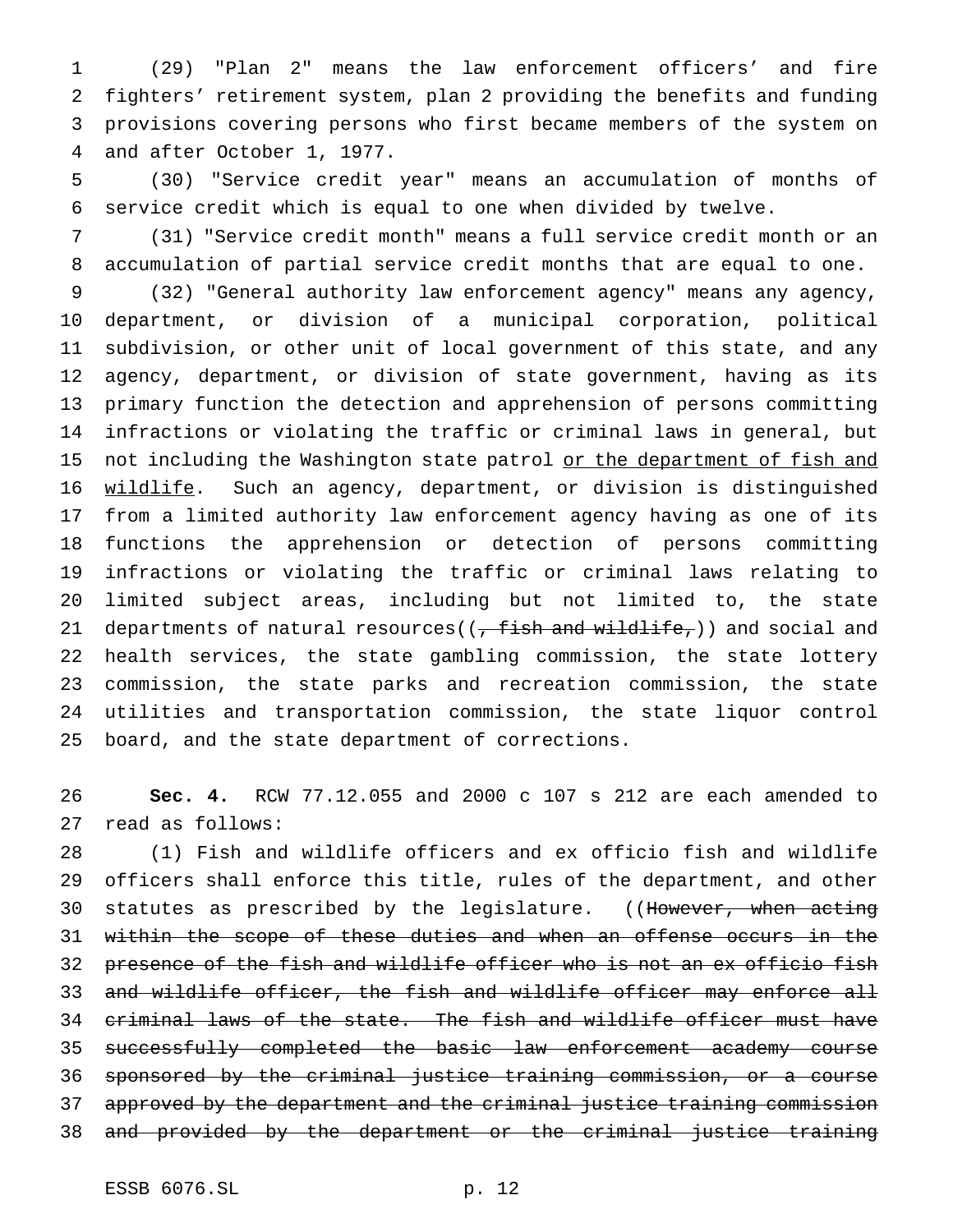1 commission, prior to enforcing the criminal laws of the state.)) Fish 2 and wildlife officers who are not ex officio officers shall have and 3 exercise, throughout the state, such police powers and duties as are 4 vested in sheriffs and peace officers generally. An applicant for a 5 fish and wildlife officer position must be a citizen of the United 6 States of America who can read and write the English language. All 7 fish and wildlife officers employed after the effective date of this 8 section must successfully complete the basic law enforcement academy 9 course, known as the basic course, sponsored by the criminal justice 10 training commission, or the basic law enforcement equivalency 11 certification, known as the equivalency course, provided by the 12 criminal justice training commission. All officers employed on the 13 effective date of this section must have successfully completed the 14 basic course, the equivalency course, or the supplemental course in 15 criminal law enforcement, known as the supplemental course, offered 16 under chapter 155, Laws of 1985. Any officer who has not successfully 17 completed the basic course, the equivalency course, or the supplemental 18 course must complete the basic course or the equivalency course within 19 fifteen months of the effective date of this section.

20 (2) Fish and wildlife officers are peace officers. However, 21 nothing in this section or RCW 10.93.020 confers membership to such 22 officers in the Washington law enforcement officers' and fire fighters' 23 retirement system under chapter 41.26 RCW.

 (3) Any liability or claim of liability under chapter 4.92 RCW that arises out of the exercise or alleged exercise of authority by a fish and wildlife officer rests with the department unless the fish and wildlife officer acts under the direction and control of another agency or unless the liability is otherwise assumed under an agreement between the department and another agency.

30 (4) Fish and wildlife officers may serve and execute warrants and 31 processes issued by the courts.

32 ((<del>(5) Fish and wildlife officers may enforce RCW 79.01.805 and</del> 33 79.01.810.

 (6) Fish and wildlife officers are authorized to enforce all provisions of chapter 88.02 RCW and any rules adopted under that chapter, and the provisions of RCW 79A.05.310 and any rules adopted 37 under that section.